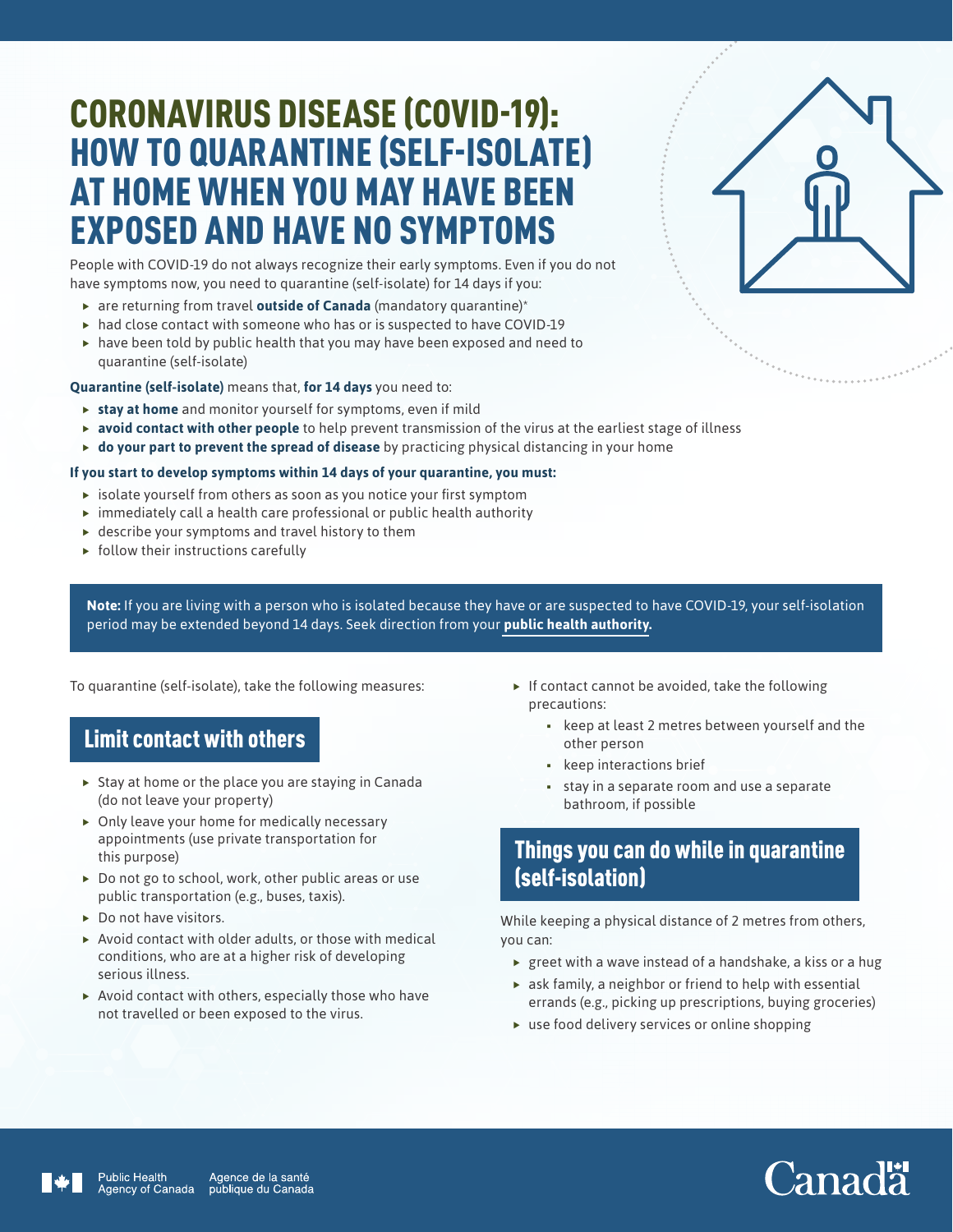- $\blacktriangleright$  exercise at home
- $\triangleright$  use technology, such as video calls, to keep in touch with family and friends through online dinners and games
- $\triangleright$  work from home
- $\triangleright$  on your own property only: go outside on your balcony or deck, walk in your yard or get creative by drawing chalk art or running back yard obstacle courses and games

#### Keep your hands clean

- ▶ Wash your hands **often** with soap and water for at least 20 seconds, and dry with disposable paper towels or dry reusable towel, replacing it when it becomes wet.
- $\triangleright$  You can also remove dirt with a wet wipe and then use an alcohol-based hand sanitizer.
- $\triangleright$  Avoid touching your eyes, nose and mouth.
- $\triangleright$  Cough or sneeze into the bend of your arm or into a tissue.

#### Keep surfaces clean and avoid sharing personal items

- $\triangleright$  At least once daily, clean and disinfect surfaces that you touch often, like toilets, bedside tables, doorknobs, phones and television remotes.
- $\triangleright$  To disinfect, use only **approved hard-surface disinfectants** that have a Drug Identification Number (DIN). A DIN is an 8-digit number given by Health Canada that confirms the disinfectant product is approved and safe for use in Canada.
- $\blacktriangleright$  When approved hard surface disinfectants are not available, for household disinfection, a diluted bleach solution can be prepared in accordance with the instructions on the label, or in a ratio of 5 millilitres (mL)

of bleach per 250 mL of water OR 20 mL of bleach per litre of water. This ratio is based on bleach containing 5% sodium hypochlorite, to give a 0.1% sodium hypochlorite solution. Follow instructions for proper handling of household (chlorine) bleach.

- $\blacktriangleright$  If they can withstand the use of liquids for disinfection, high-touch electronic devices (e.g., keyboards, touch screens) may be disinfected with 70% alcohol at least daily.
- $\triangleright$  Do not share personal items with others, such as toothbrushes, towels, bed linen, utensils or electronic devices.

#### Monitor yourself for symptoms

- $\blacktriangleright$  Monitor yourself for symptoms, particularly fever and respiratory symptoms such as coughing or difficulty breathing.
- $\blacktriangleright$  Take and record your temperature daily (or as directed by your public health authority) and avoid using fever-reducing medications (e.g. acetaminophen, ibuprofen) as much as possible. These medications could mask an early symptom of COVID-19.
- $\blacktriangleright$  If you develop symptoms, even if mild:
	- stay home
	- **immediately isolate yourself from others** in your house
	- contact your public health authority as soon as possible and follow their instructions
	- \* Quarantine Act

## \* Quarantine Act

The Government of Canada is implementing an Emergency Order under the Quarantine Act that requires persons entering Canada—whether by air, sea or land—to isolate for 14 days if they have symptoms of COVID-19, or to quarantine (self-isolate) themselves for 14 days if they are asymptomatic in order to limit the introduction and spread of COVID-19. The 14-day period begins on the day the person enters Canada.